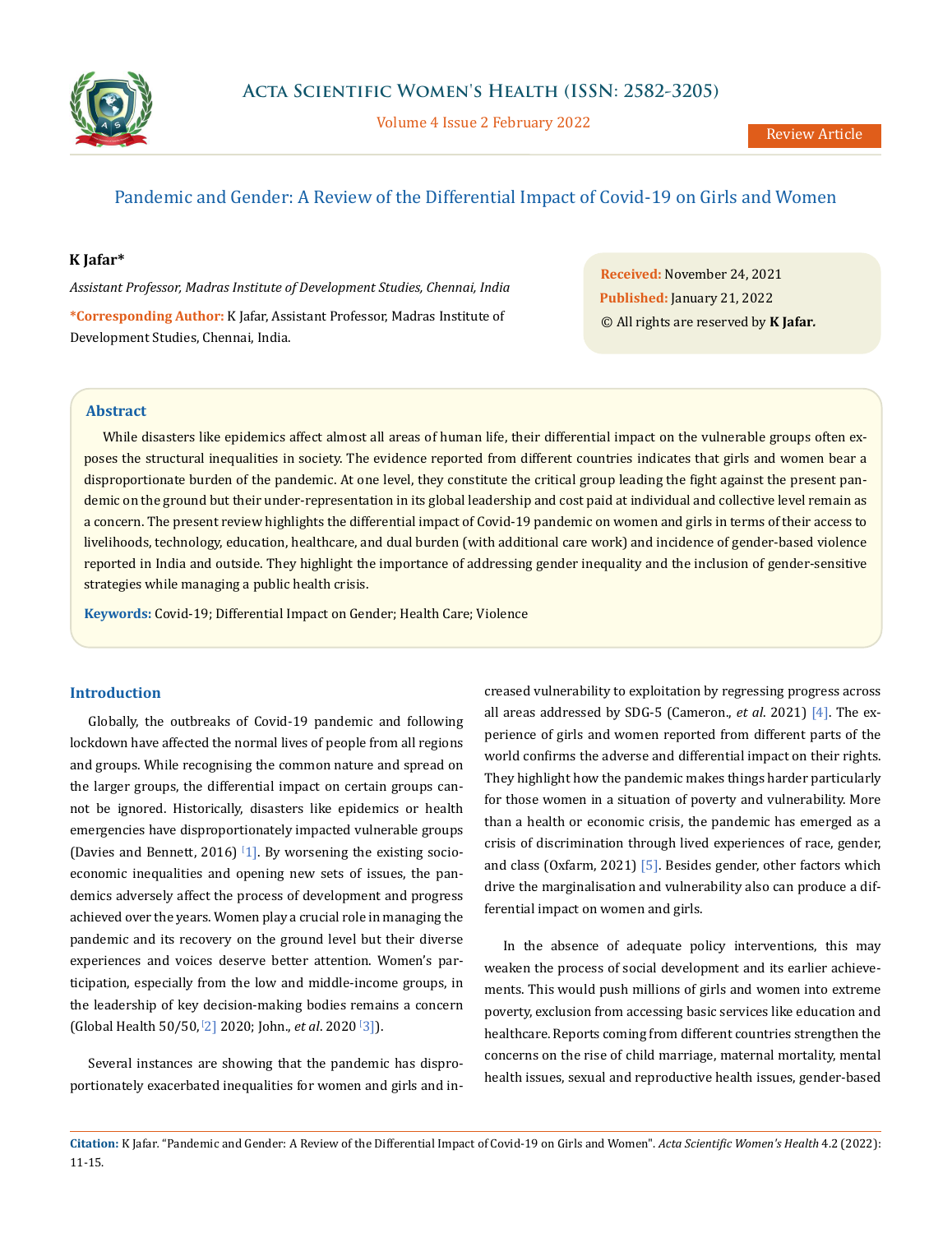violence, and the additional burden of unpaid care work (Ryan, and El Ayadi, 2020)  $[6]$ . In countries like India, the existing gender disparities may be widened or reinforced in multiple ways. This includes prolonged social and economic disruptions that disproportionately harm women (Pinchoff., *et al*. 2020) [7]. By looking into the evidence reported across the countries, this paper attempts to review some of these concerns and map the differential impact of the Covid-19 pandemic on gender. While considering its multidimensional impact, the focus of the present review is limited to highlighting the differential impact in loss of livelihoods, the dual burden of paid and unpaid care works, discriminate terms of income and livelihood, unpaid care work, differential access to technology, education, healthcare and incidence of gender-based violence reported in India and outside. The discussion provides an updated review and engages with the larger discussion on developing gender-responsive policy interventions in managing the pandemic with better preparedness, response, and resiliency.

## **Impact on livelihoods, paid works, unpaid care works, and dual burden**

For various reasons, women's participation in paid work remains low in many countries. A large number of women engage in the informal sector which was severely affected by the pandemic. The evidence shows that the pandemic make their livelihoods at great risk and it 'has disproportionately pushed them out of employment, reversing decades of progress on their participation in the labour force' (Oxfarm, 2021)  $[5]$ . In the post-lockdown phase, a steady decline in the share of women employed in India suggests that job losses are not gender-neutral. Post-lockdown phase experience a fall in the share of women employed in India (Deshpande, 2020)  $[8]$ . The economic forces in terms of low or no access to resources and income also may affect women's access to healthcare and wellbeing. The concentration of women engaged in precarious and vulnerable jobs is likely to increase the economic burden of the pandemic on women and their dependence. At one level, women disproportionately suffer more job losses while they engage in more risky, hazardous, and stigmatized jobs and play a critical role in managing the health emergency at the ground level. For many of them, the choice between unemployment and jobs puts them at greater risk (Deshpande, 2020) [8].

India is known for its unequal gender division of household work globally. Even before the pandemic, women manage a major part of the unpaid care work in the families. Participation in paid work outside add a dual burden for them; this may adversely affect their mental health and wellbeing. A pandemic may escalate the stress for women engaged in unpaid care work at home, paid work at home, and outside. The experience and response during the disaster may vary across gender. Often it increases the responsibilities of women with additional duties where working women particularly face challenges in meeting the expectation at home and outside. Women engaged as frontline workers in healthcare and other essential services outside will be exposed to other challenges (Ryan and Ayadi, 2020) [6]. Studies highlight issues faced by working mothers in terms of maintaining their work-life balance, managing space and resources for work from home, and learning a new set of skills, and these multiple challenges affected their mental health (Kalsoom, 2021) [9].

### **Impact on mental health, well-being, and gender-based violence**

Several studies have highlighted concerns over the mental health and well-being of mothers and women engaged in parenting and unpaid care works. A recent survey indicates that the psychological well-being of Indian mothers during the Covid-19 pandemic was negatively related to parenting stress and psychological inflexibility, and positively related to self-compassion (Mazumdar., *et al*. 2021) [10]. During the Ebola crisis, several countries reported an increase in gender-based violence, early and forced marriages, and transactional sex against girls and women. The public health crisis and an extended stay at home could lead to suicide and femicide among girls and women (Standish and Weil, 2021) [11].

The pandemic has instigated a reduction in economic opportunities for individuals and households. Along with the economic stress, the pandemic also disrupted the education and mobility of many girls and women. These factors are likely to increase the risk of gender-based violence against girls and women in several contexts. The increased reports of domestic violence from both highincome and low-income countries remain a concern (Cameron., *et al*. 2021[ 4], John., *et al*. 2020 [ 3], Mutavati., *et al*. 2020 [ 12], Pentaraki, and Speake, 2020 [ 13], Sánchez., *et al*. 2020) [14]. The disruption of various services regular including health and legal consultation during the pandemic may adversely affect poor women's ability to come out of abusive relationships and gender-based violence.

12

**Citation:** K Jafar*.* "Pandemic and Gender: A Review of the Differential Impact of Covid-19 on Girls and Women". *Acta Scientific Women's Health* 4.2 (2022): 11-15.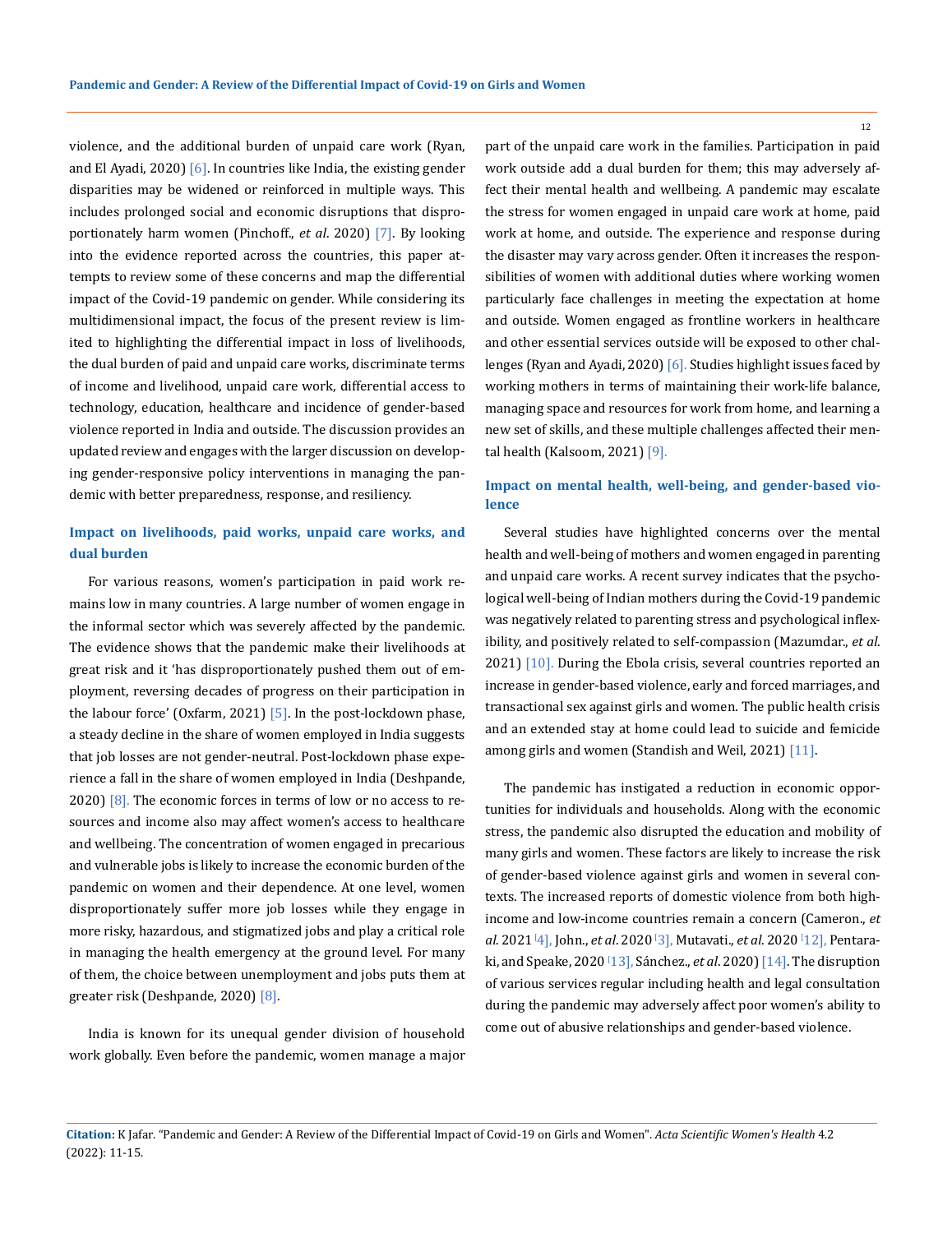13

## **Access to education, healthcare, and sexual and reproductive health rights**

Given the financial implications and digital divide, large-scale introduction of digital learning and shift towards online classes close the doors of learning for millions of students from disadvantaged backgrounds. Even with all efforts made by the governments, the disruption of education for several months may result in learning losses and increase the number of children away from school. In several contexts, girls are provided with limited access to digital devices; they face challenges in developing Information and Communication Technology (ICT) skills and engagement with distance learning (Amaro., *et al*. 2020) [15]. In India, the possession of mobile phones, access to the internet was found to be lower for girls than that of boys (UNICEF, 2020) $\ket{16}$ . The exclusionary nature of digital access and differences in penetration of digital technologies varies across the regions and social groups are likely to worsen the learning opportunities further.

The pandemic is likely to increase the risk of a large number of girls dropping out of their schools permanently. One of the estimates suggests that around 11 million girls will not return to school when the crisis is over. Most of them are in their adolescence and are from low- and lower-middle-income countries (Azevedo., *et al*. 2020 [ 17]. De Paz Nieves., *et al*. 2021 [18]). Extended closure of schools may keep a large number of girls especially from poor socio-economic backgrounds out of school forever and expose them to the risk of early and forced marriage, child labour, and unpaid care work in the families (UNICEF, 2020) $\frac{1}{16}$ .

The reports from different countries indicate that men experience more severe Covid -19-related health issues while women are likely to be exposed to the risk of infection and the consequences of prolonged containment and mitigation efforts. Gender/sex differences influence the incidence of Covid-19 infection, mortality, and severity of pharmacological side effects. However, a large number of clinical studies registered to develop new therapeutic approaches and vaccines for Covid -19 exclude gender/sex in their analysis. The exclusion of women from clinical trials of therapeutics and vaccines may make the new products less effective for them (Brady., *et al*. 2021[ 19], Schwartz, 2020) [20].

The disruption of formal and informal health services and social support systems during the pandemic is likely to have a severe impact on women's access to healthcare services (Gausman and

Langer, 2020 [ 21]. Wenham., *et al*. 2020 [22]). A large number of women engaged in health and care services across the globe are forced to function without adequate protective measures. Many countries reported higher infection rates among health workers and the majority of them are women. Given the contagious nature of the virus and women's engagement in household care works, they carry greater risk while attending to the infected family members (Ryan and Ayadi, 2020) [6].

The experience during Zika epidemic from 2015-17 highlighted differential access to contraception among women from disadvantaged groups compared to other women (Darney., *et al*. 2017) [23]. The experience during the Ebola outbreak also highlights the adverse impact of pandemics on sexual and reproductive health outcomes and the weakening of earlier gains in low and middleincome countries (Riley., *et al*. 2020) [24]. The evidence reported from different parts of the globe during the Covid-19 pandemic suggests that the pandemic has contributed to limited access to family planning and adequate sexual and reproductive care and an increase in maternal mortality rates (Cameron., *et al*. 2021) [4].

The exclusion of pregnant women and lactating mothers from clinical trials, procedure, and other factors seem to limit the availability of reliable and adequate data on the impact of Covid-19 on maternal health. Available evidence indicates the biological impact of pregnancy on Covid -19 susceptibility or severity and higher severity of disease among pregnant women with pre-existing or gestational comorbidities (Ryan and Ayadi, 2020) [6 ]. The earlier experience during pandemics indicates that diversion of resources and prioritisation may disrupt the delivery of regular health care services and fear of infection may limit the usages during the pandemic. Various estimates suggest that the pandemic will have an adverse impact on the provision of perinatal care and increase maternal mortality (Roberton., *et al*. 2020) [25]. In several contexts, the pandemic has adversely affected women's access to family planning, including modern and emergency contraception, infertility services, and abortion due to disrupted service or diversion of funds from ongoing reproductive health programmes to other areas (Ahmed and Sonfield, 2020) [26]. This increases the risk of sexually transmitted diseases, unintended and high-risk pregnancies and adds challenges to public health, especially in countries with limited resource bases. Along with the existing taboo, pandemics reduced access to menstrual hygiene products among women and girls in India (Behar, 2020) [27].

**Citation:** K Jafar*.* "Pandemic and Gender: A Review of the Differential Impact of Covid-19 on Girls and Women". *Acta Scientific Women's Health* 4.2 (2022): 11-15.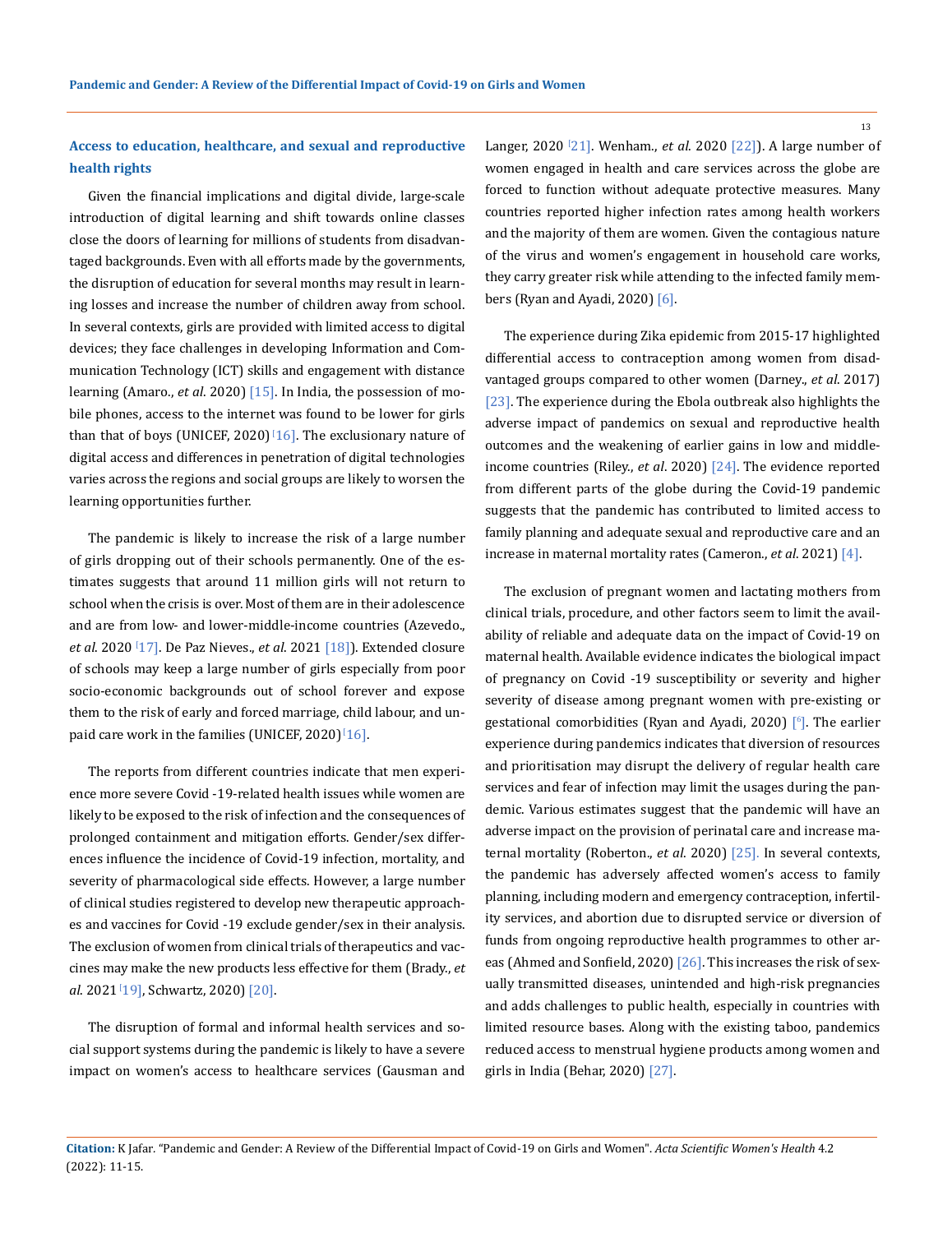#### **Concluding Remarks**

While women play critical roles in managing the health emergency at greater risk, the disproportionate impact of the pandemic on girls and women remains a concern. The evidence reported from different countries indicate that the differential impact of the Covid-19 outbreak makes girls and women more vulnerable in terms of loss of jobs, additional burden of care and paid work, risky engagement in paid work outside, disruption in education, drop out from education, early and forces marriage, limited access to digital resources, healthcare, sexual and reproductive health care, increasing stress leading to mental health issues and, gender-based violence at home.

Beyond the binary approach, the differential impact of the pandemic on gender can be understood with other critical dimensions including power, structural inequalities, and social determinants, and the lived experience in any given context. As gender is an intersecting component of wider structural inequalities, such an approach will help one to understand how gender affects the outcome or the response to the crisis at different stages of the pandemic (Morgan., *et al*. 2021 [ 28], Ryan, and El Ayadi, 2020 [6]). Governments' response to the Covid-19 pandemic and public health crisis should recognise the importance of social and gender dimensions to address the differential impact of the crisis on vulnerable groups.

#### **Bibliography**

- 1. [Davies Sara E and Belinda Bennett. "A gendered human rights](https://academic.oup.com/ia/article/92/5/1041/2688120)  [analysis of Ebola and Zika: locating gender in global health](https://academic.oup.com/ia/article/92/5/1041/2688120)  emergencies". *International Affairs* [92.5 \(2016\): 1041-1060.](https://academic.oup.com/ia/article/92/5/1041/2688120)
- 2. Global Health 50/50. "The global health 50/50 report 2020: power, privilege and priorities" (2020).
- 3. John Neetu., *et al*[. "Lessons never learned: crisis and gender](https://onlinelibrary.wiley.com/doi/full/10.1111/dewb.12261)based violence". *[Developing World Bioethics](https://onlinelibrary.wiley.com/doi/full/10.1111/dewb.12261)* 20.2 (2020): 65- [68.](https://onlinelibrary.wiley.com/doi/full/10.1111/dewb.12261)
- 4. Cameron Erinn C., *et al*[. "COVID-19 and women: Key compo](https://psycnet.apa.org/record/2021-75111-003)[nents of SDG-5 and the estimated prevalence of modern slav](https://psycnet.apa.org/record/2021-75111-003)ery". *[International Perspectives in Psychology: Research, Prac](https://psycnet.apa.org/record/2021-75111-003)[tice, Consultation](https://psycnet.apa.org/record/2021-75111-003)* 10.3 (2021): 138.
- 5. [Oxfarm. "5 ways women and girls have been the hardest hit by](https://www.oxfam.org/en/5-ways-women-and-girls-have-been-hardest-hit-covid-19)  [Covid-19" \(2021\).](https://www.oxfam.org/en/5-ways-women-and-girls-have-been-hardest-hit-covid-19)
- 6. [Ryan Nessa E and Alison M El Ayadi. "A call for a gender-re](https://pubmed.ncbi.nlm.nih.gov/32633628/)[sponsive, intersectional approach to address COVID-19".](https://pubmed.ncbi.nlm.nih.gov/32633628/) *Global Public Health* [15.9 \(2020\): 1404-1412.](https://pubmed.ncbi.nlm.nih.gov/32633628/)
- 7. Pinchoff Jessie., *et al*[. "Gender specific differences in COVID-19](https://pubmed.ncbi.nlm.nih.gov/33332461/)  [knowledge, behavior and health effects among adolescents](https://pubmed.ncbi.nlm.nih.gov/33332461/)  [and young adults in Uttar Pradesh and Bihar, India".](https://pubmed.ncbi.nlm.nih.gov/33332461/) *PloS One* [15.12 \(2020\): e0244053.](https://pubmed.ncbi.nlm.nih.gov/33332461/)
- 8. [Deshpande Ashwini. "Early effects of lockdown in India: Gen](https://www.researchgate.net/publication/346115779_Early_Effects_of_Lockdown_in_India_Gender_Gaps_in_Job_Losses_and_Domestic_Work)[der gaps in job losses and domestic work".](https://www.researchgate.net/publication/346115779_Early_Effects_of_Lockdown_in_India_Gender_Gaps_in_Job_Losses_and_Domestic_Work) *The Indian Journal [of Labour Economics](https://www.researchgate.net/publication/346115779_Early_Effects_of_Lockdown_in_India_Gender_Gaps_in_Job_Losses_and_Domestic_Work)* 63.1 (2020): 87-90.
- 9. [Kalsoom Qudsia. "Covid-19: experiences of teaching-mothers](https://www.tandfonline.com/doi/abs/10.1080/09589236.2021.1923464?journalCode=cjgs20)  in Pakistan". *[Journal of Gender Studies](https://www.tandfonline.com/doi/abs/10.1080/09589236.2021.1923464?journalCode=cjgs20)* (2021): 1-13.
- 10. Mazumdar Ketoki., *et al*[. "Psychological well-being of Indian](https://www.researchgate.net/publication/353696298_Psychological_Well-Being_of_Indian_Mothers_During_the_COVID-19_Pandemic_The_Roles_of_Self-Compassion_Psychological_Inflexibility_and_Parenting_Stress)  [mothers during the COVID-19 pandemic".](https://www.researchgate.net/publication/353696298_Psychological_Well-Being_of_Indian_Mothers_During_the_COVID-19_Pandemic_The_Roles_of_Self-Compassion_Psychological_Inflexibility_and_Parenting_Stress) *International Per[spectives in Psychology](https://www.researchgate.net/publication/353696298_Psychological_Well-Being_of_Indian_Mothers_During_the_COVID-19_Pandemic_The_Roles_of_Self-Compassion_Psychological_Inflexibility_and_Parenting_Stress)* (2021).
- 11. [Standish Katerina and Shalva Weil. "Gendered pandemics: sui](https://www.tandfonline.com/doi/abs/10.1080/09589236.2021.1880883?journalCode=cjgs20)cide, femicide and COVID-19". *[Journal of Gender Studies](https://www.tandfonline.com/doi/abs/10.1080/09589236.2021.1880883?journalCode=cjgs20)* 30.7 [\(2021\): 807-818.](https://www.tandfonline.com/doi/abs/10.1080/09589236.2021.1880883?journalCode=cjgs20)
- 12. Mutavati A., *et al*. "Fighting the 'shadow pandemic' of violence against women and children during COVID-19". 80 (2020).
- 13. [Pentaraki, Maria, and Janet Speake. "Domestic violence in a](https://www.scirp.org/journal/paperinformation.aspx?paperid=103683)  [COVID-19 context: Exploring emerging issues through a sys](https://www.scirp.org/journal/paperinformation.aspx?paperid=103683)[tematic analysis of the literature".](https://www.scirp.org/journal/paperinformation.aspx?paperid=103683) *Open Journal of Social Sciences* [8.10 \(2020\): 193.](https://www.scirp.org/journal/paperinformation.aspx?paperid=103683)
- 14. Sánchez Odette R., *et al*[. "Violence against women during the](https://pubmed.ncbi.nlm.nih.gov/32880941/)  [COVID-19 pandemic: An integrative review".](https://pubmed.ncbi.nlm.nih.gov/32880941/) *International [Journal of Gynecology and Obstetrics](https://pubmed.ncbi.nlm.nih.gov/32880941/)* 151.2 (2020): 180-187.
- 15. Amaro D., *et al*[. "COVID-19 and education: The digital gender](https://blogs.unicef.org/evidence-for-action/covid-19-and-education-the-digital-gender-divide-among-adolescents-in-sub-saharan-africa/)  [divide among adolescents in sub-Saharan Africa" \(2020\).](https://blogs.unicef.org/evidence-for-action/covid-19-and-education-the-digital-gender-divide-among-adolescents-in-sub-saharan-africa/)
- 16. [UNICEF. "Gender-responsive Education in the Context of COV-](https://www.unicef.org/rosa/documents/gender-responsive-education-context-covid-19)[ID-19-Framework and Progressive Standards for South Asia"](https://www.unicef.org/rosa/documents/gender-responsive-education-context-covid-19)  [\(2020\).](https://www.unicef.org/rosa/documents/gender-responsive-education-context-covid-19)
- 17. Azevedo Joao Pedro. "Learning Poverty in the Time of COV-ID-19". A crisis within a crisis. World Bank Brief, December. (2020).
- 18. De Paz Nieves., *et al*[. "Gender and COVID-19: What have we](https://openknowledge.worldbank.org/handle/10986/35829)  [learnt, one year later?". World Bank Policy Research Working](https://openknowledge.worldbank.org/handle/10986/35829)  [Paper, 9709. \(2021\).](https://openknowledge.worldbank.org/handle/10986/35829)
- 19. Brady Emer., *et al*[. "Lack of consideration of sex and gender](https://www.nature.com/articles/s41467-021-24265-8)  [in COVID-19 clinical studies".](https://www.nature.com/articles/s41467-021-24265-8) *Nature Communications* 12.1 [\(2021\): 1-6.](https://www.nature.com/articles/s41467-021-24265-8)

**Citation:** K Jafar*.* "Pandemic and Gender: A Review of the Differential Impact of Covid-19 on Girls and Women". *Acta Scientific Women's Health* 4.2 (2022): 11-15.

14